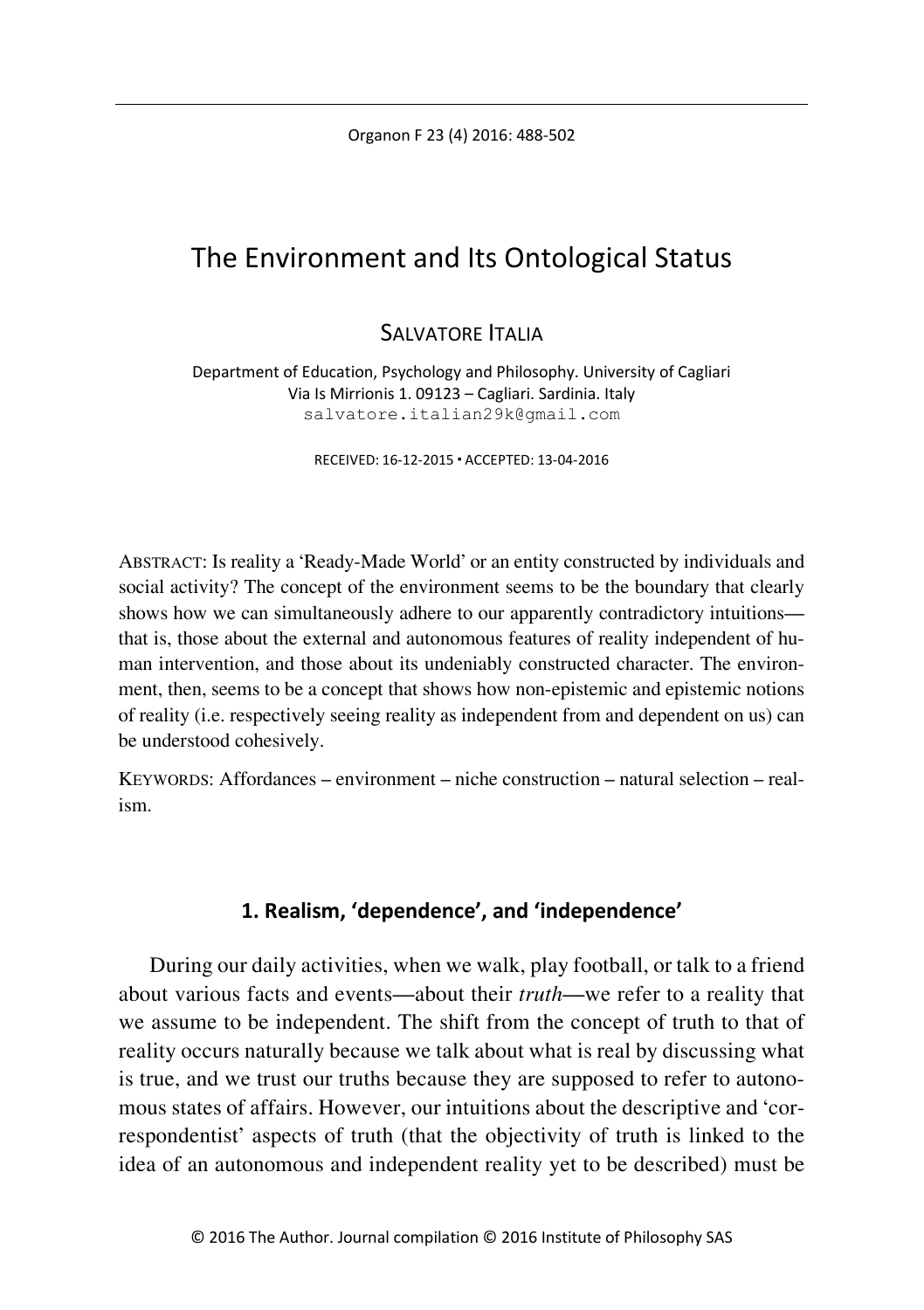balanced with another important and natural intuition: the need to conceive of truth as potentially revisable (the view known as 'fallibilism').<sup>[1](#page-1-0)</sup> As finite beings, we cannot exclude the possibility that an assertion or a belief, even if justified now, could turn out to be false at some point in the future, since we have many examples in the history of science that support the idea that 'truth' can be revised.

These two characteristics of the concept of truth shed light on the features of our intuitive understanding of reality. We conceive of our truths as *constitutin*g reality (through what is real *for u*s) and, at the same time, our truths play valuable roles in our daily lives (in both practical and theoretical activities) given that we also conceive of them as *corresponding t*o reality. Thus, truth has an adaptive role (cf. Wuketitis 1999). We consider our truths to be the most reliable instrument for orienting ourselves (practically and theoretically) in a world that we cannot completely keep under control and that sometimes surprises us. We need to protect ourselves from this element of surprise, as predictability is necessary for projecting and creating some order in our lives. Truths are the basis of this process, as they are essentially linked to predictability. If truths are both (C) *constitutive* and (D) *descriptive* of reality<sup>[2](#page-1-1)</sup>—as respectively endorsing an epistemic and a non-epistemic conception of realism we obtain a concept of reality that is both constructivist and realist: reality is created by our truths and is simultaneously independent of them.<sup>[3](#page-1-2)</sup>

To be clear, realism is the belief in the independent existence of certain entities. Different kinds of realism depend on the entities that are referred to (here I will refer to that particular entity called the 'environment') and on the degree of independence that is ascribed to them. Moreover, independence is a matter of degree, and we can adhere to either an epistemic realism according to which the limits of reality are the limits of our knowledge (current or possible), or a non-epistemic realism according to which the limits of reality are unknowable (currently or absolutely).[4](#page-1-3)

<span id="page-1-0"></span> <sup>1</sup> Fallibilism is in general defined as the view that it is not inevitable that our beliefs be certain; as such it implies that their truth is not unquestionable.

<span id="page-1-1"></span><sup>2</sup> (C): What turns out to be true shapes our idea of what reality consists of; (D): Something is true because it is supposed to correspond to how things really are.

<span id="page-1-2"></span>This also entails the problem of relativism: why our truths and not "theirs" are a better description of reality?

<span id="page-1-3"></span><sup>4</sup> To be sure: *non-epistemicity* too, as well as *epistemicity*, is a matter of degree.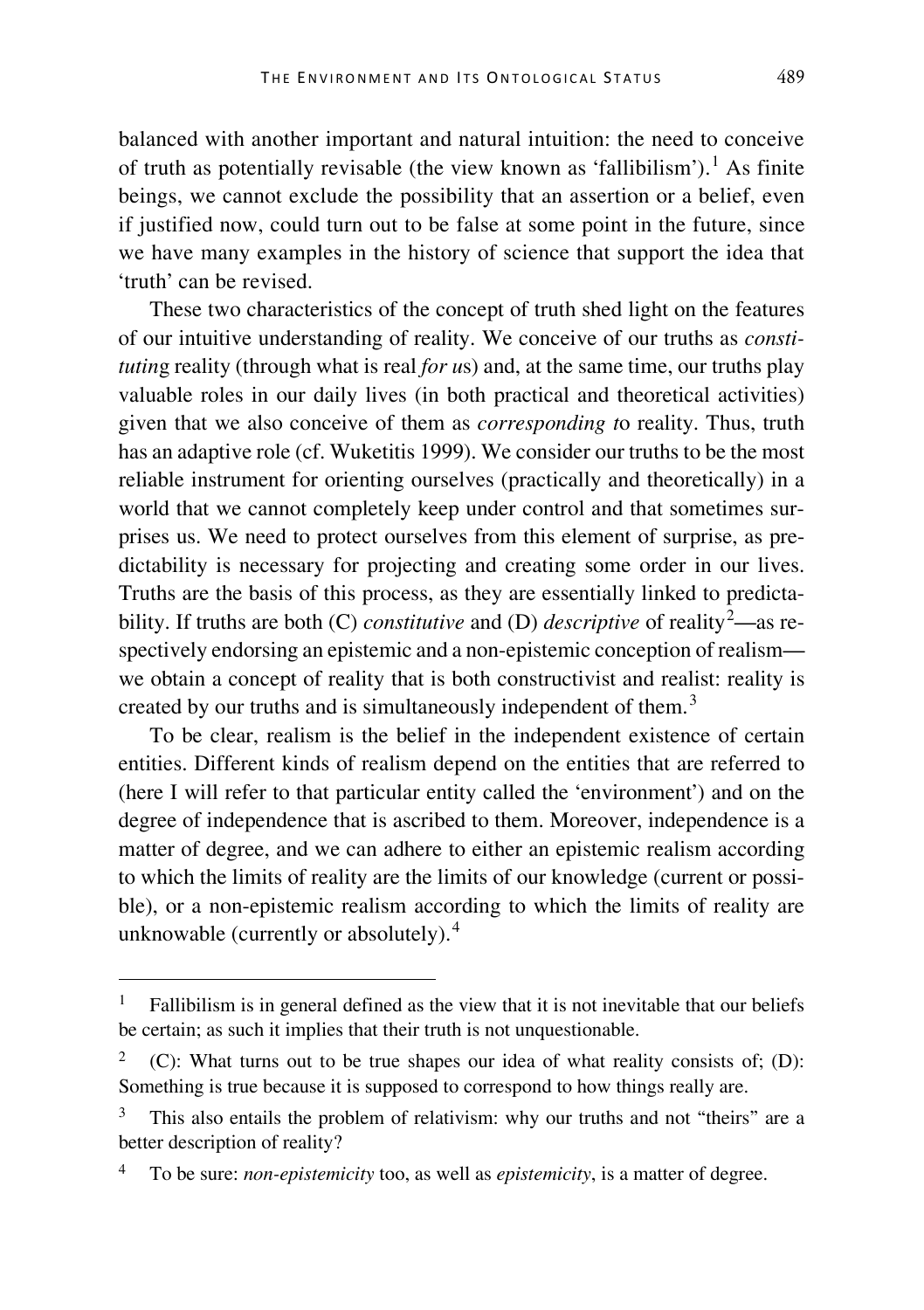Going back to the relationship between truth and reality, it is important to show that by putting too much emphasis on (C), we could arrive at an uneasy problem, as described by Boghossian:

The world did not begin with us humans; many facts about it obtained before we did. How then could we have constructed them? For example, according to our best theory of the world, there were mountains on earth well before there were humans. How, then, could we be said to have constructed the *fact* that there are mountains on earth? (Boghossian 2006, 26)

This explains that constructivism could and should be balanced with realism: we can construct our concepts, but not the properties they are supposed to refer to; we can construct descriptions but not 'things' or facts. Is that true? There are different degrees of constructivism: according to the most extreme version all kind of entities are formed by individual and social activity; according to the softer type, only a subclass of entities is constructed (like language or social institutions). Referring to environment, I hold the thesis that 'our' environment is constructed, but not entirely, being it also subjected to pressures and constraints coming from other 'external' realities. The field of ontological positions is broad (metaphysical realism, scientific realism, common sense realism, structural realism, internal realism, external realism). Here I will hold a particular version of external realism where "externality" (and thus independence) comes in degrees. We move pragmatically in a world conceived as:

- (1) independent from us, a feature that is the basis of our truths' *objectivity*, which, in turn, is the basis for our trusting these truths; and
- (2) dependent on our possible intervention, a feature that is the basis of our desire for further knowledge, to the extent that we want to know how things are in order to modify established 'truths' as required.

Before turning to the environment-notion as an exemplary concept that clearly shows how these two aspects of reality can be held together, there is another point worth mentioning. The environment is an entity that is determined to exist based on a particular science (ecology), so the degree of certainty science can provide us is now of utmost importance. Avoiding both scientism and skepticism—the former of which is a way to trust science as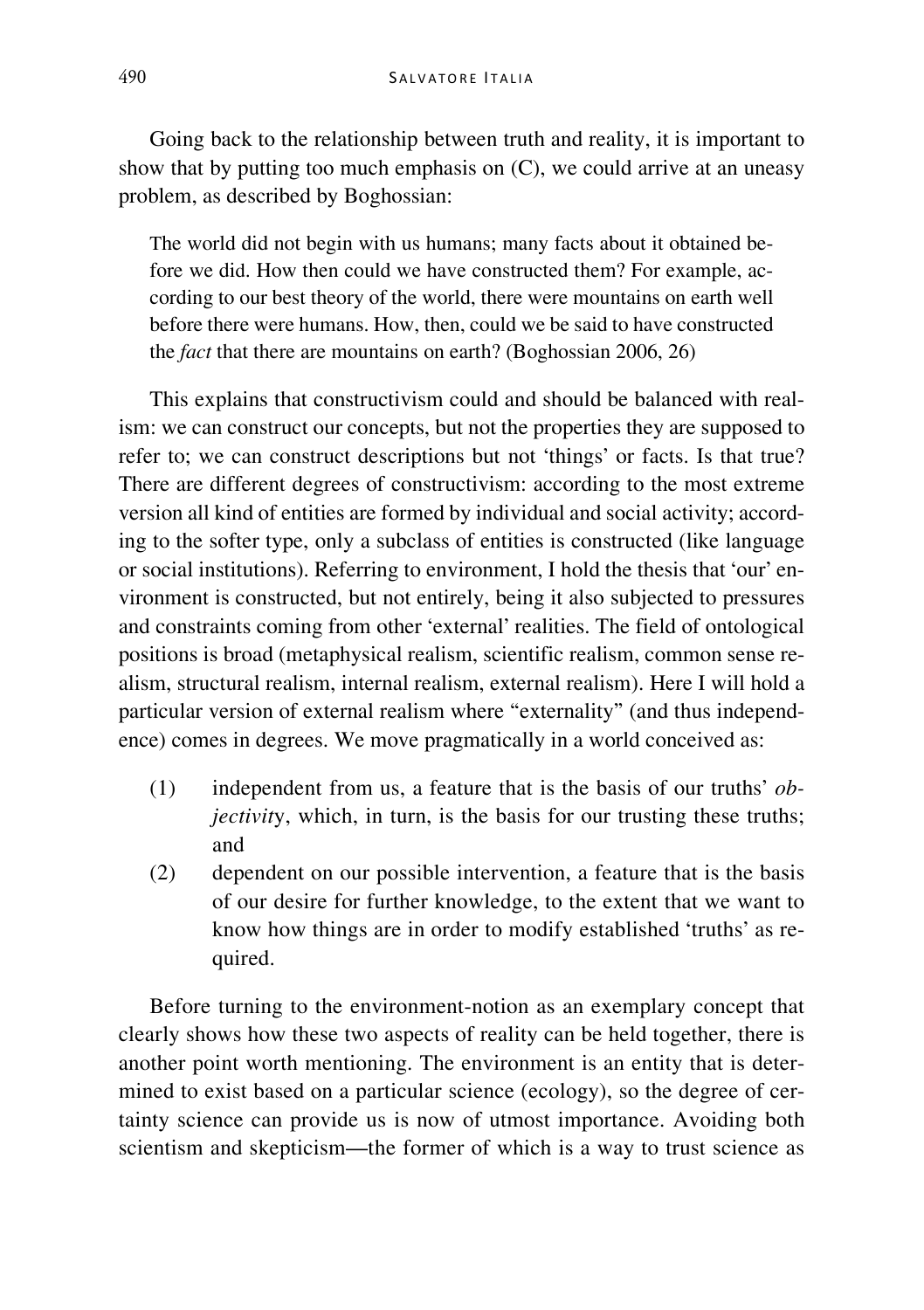providing us with absolute certainties,<sup>[5](#page-3-0)</sup> and the latter as endorsing an attitude to never trust science because of its unavoidable contextual character—we can pragmatically say that science, even if dependent on contingent and contextual interests and values (as all humans activities are), can give us objective results (or 'truths') to the extent that such truths are of productive value when directly or indirectly tested in reality.<sup>[6](#page-3-1)</sup>

Scientific results cannot be regarded as *absolutely* true because for both their genesis and their acceptance, they depend on assumptions that are assumed within the 'Lifeworld' where they originate (borrowing this concept from Habermas 1999, 32).<sup>[7](#page-3-2)</sup> Thus, science cannot be an absolute explanation of what is and is not, nor can it explain evolution; instead, it can only be understood as a *contextual* absolute explanation. In other words, it is an explanation that has an absolute value only within a given context. This means that we cannot draw the boundaries between what exists and what does not independently of us in any absolute terms, and therefore we cannot define the various parts of a non-epistemic reality in a way that does not feature the limits of our own particular perspective on the reality that we experience.<sup>[8](#page-3-3)</sup> However, we cannot avoid referring to our truths in absolute terms, at least until there are any compelling reasons to give them up. This is simply a pragmatic reaction to scepticism where we trust science *under condition*—that is, under the awareness of both its contextual dependence and its fallibility.

<span id="page-3-0"></span><sup>&</sup>lt;sup>5</sup> This is an extreme version of scientism, being it the general view that the scientific methods, categories and results achieved in natural sciences are the only elements of reliable inquiries (whether in social sciences or humanities or in philosophy).

<span id="page-3-1"></span> $6$  The extreme version of scientism I have been dealing with here can be also defined as an attitude of absolute trust in the power of science and potentially results in having to give up on fallibilism—that is, the awareness that what we hold to be true can turn out to be false someday.

<span id="page-3-2"></span><sup>7</sup> In Habermas's philosophy, the notion of the 'Lifeworld' refers to an already-interpreted world in which we move as speakers and actors, made up of a 'background of widespread beliefs' and characterised by 'naive familiarity' and inescapability (see Habermas 1981, II, 199-201).

<span id="page-3-3"></span>As anticipated above, a non-epistemic conception of reality tends to separate truth from what it is possible to know about it. On the other hand, an epistemic conception of reality sees it as being made up of truths, putting emphasis on the link between truths and our epistemic possibilities (justifications).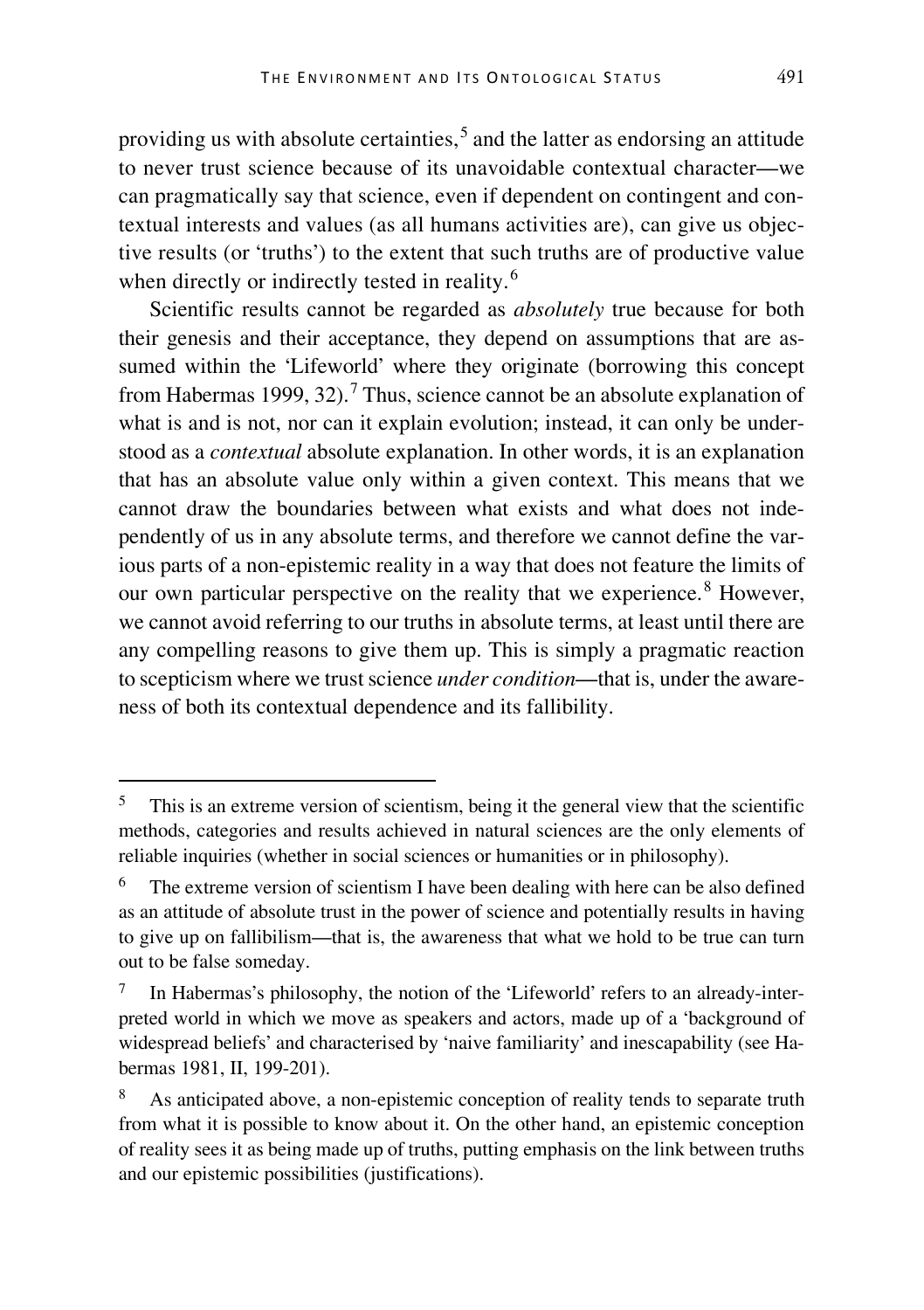After this preamble, aimed at avoiding the accusation of scientific foundationalism, the concept of the environment, interpreted as the limited realm of potential actions for *each* living species can be reintroduced (cf. Sanders 1997, 108). As I will make clear with the idea of 'niche construction', this environment's independence is only *partial* because, on the one hand, it depends on the constraints imposed by other environments (independence) and, on the other hand, it depends on our cultural or ecological intervention (dependence). It is accurate to say that we are animals moving within a reality that we share with other species and whose existence—together with the existence of chemical substances—does not depend on us. Even if *what* these substances are is described by science, the *existence* of these substances does not depend on the existence of science.<sup>[9](#page-4-0)</sup> By considering the various determinants of existence, we arrive at the idea of the 'unity of the universe, to which humans belong as natural creatures' (Habermas 2007, 40-41). Reflection on this fact leads us to think of humans as being part of a reality that was already *out there before* the birth of human species, and that will continue to survive in the case of the disappearance of human beings. So even if we deal with a reality that is somehow made by us (environment) we also *indirectly* deal with other less depending realities.

How do we conceive of this external reality? Does it affect our own life constraints, or must we instead conceive of such constraints as depending strictly upon us? Constructivism emphasises the responsibility of human beings in creating their own reality, forgetting that not all of the constraints we encounter are easily met (see von Glaserfeld 1981). In contrast, metaphysical realism does not take into account the constructive role of human beings in building their own reality. In fact, according to metaphysical realism, there is a 'Ready-Made World', or an absolute reality that our knowledge must correspond to in order to be true; this can only be achieved if we are able to obtain a God's Eye Point of View where it is possible to describe reality in its actual form, thus developing a 'unique true theory' (cf. Putnam 1982).

The problems here are with the idea of a unique (absolutely) true description according to scientism, or the idea of a fixed and eternal 'Ready-Made World' and the presumption of accessing a God's Eye Point of View from a human context. In a nutshell, we could never be sure to have achieved this

<span id="page-4-0"></span> <sup>9</sup> For instance, one could ask whether or not salt was sodium chloride before the introduction of chemistry (cf. Marconi 2007, 64).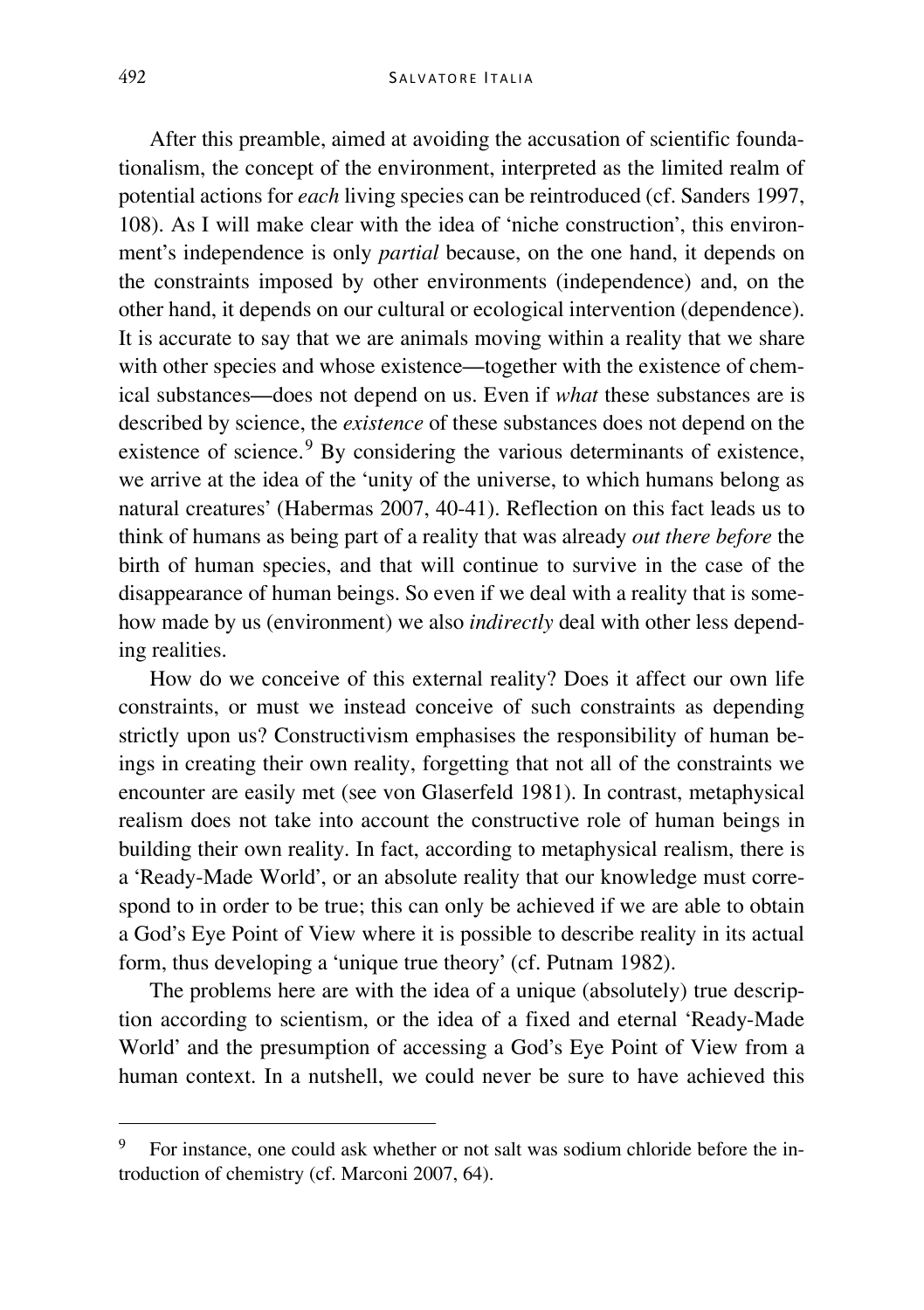God's Eye Point of View even if we actually had it. It seems as though the answer lies in acknowledging both answers to the question, and that arguing for the presence of an external reality that influences the features of our own 'reality', together with the influence of the individual's own construction, paint the most accurate picture of what reality itself actually consists of. There is of course an interplay between external and internal factors in characterizing what we usually call 'reality'.

In the present essay, I will show how this interplay works in determining the reality of our 'environment'. In fact, it seems to me that evolutionary biology and ecological psychology—relying on the notions of 'niche construction' and 'affordances', respectively—lead us on the right path in the argument for an external reality (not completely constructed) that stripped of all of the baggage usually associated with metaphysical realism.

#### **2. Realism of niche construction and affordances**

A preliminary step in the argument requires that a definition of both niche construction and affordances be provided. These two concepts shed light on both the dependent and independent aspects of the environment. External reality can be thought of as the framework for all human epistemic activities, consisting of the indefinite totality of all *ecological relations* between organisms and their environments, meaning that the 'products, resources, and habitats that [...] organisms construct [...] constitute fundamental components of their world and those of other species' (Day, Laland & Odling-Smee 2003, 87). We can consider these relations as *affordances*, defined as 'relations between abilities of the organisms and features of the environment' (Chemero 2003, 189). This concept was first introduced by J. J. Gibson (cf. Gibson 1979), who defined an affordance in terms of what the environment offers to an animal as a possibility, either good or bad: for example, 'for humans the ground is walkon-able, chairs are sit-on-able, water affords drinking and so on' (Withagen & Wermeskerken 20[10](#page-5-0), 490).<sup>10</sup> However, the vagueness implicit in this first definition has made it possible for other accounts of affordances to be proffered,

<span id="page-5-0"></span><sup>&</sup>lt;sup>10</sup> 'The meaning or value of a thing consists of what it affords' (Gibson 1982, 407). It is possible to talk about 'positive' and 'negative' affordances (see Kono 2009, 358). For other definitions of affordances, see Chemero (2003, 184-190).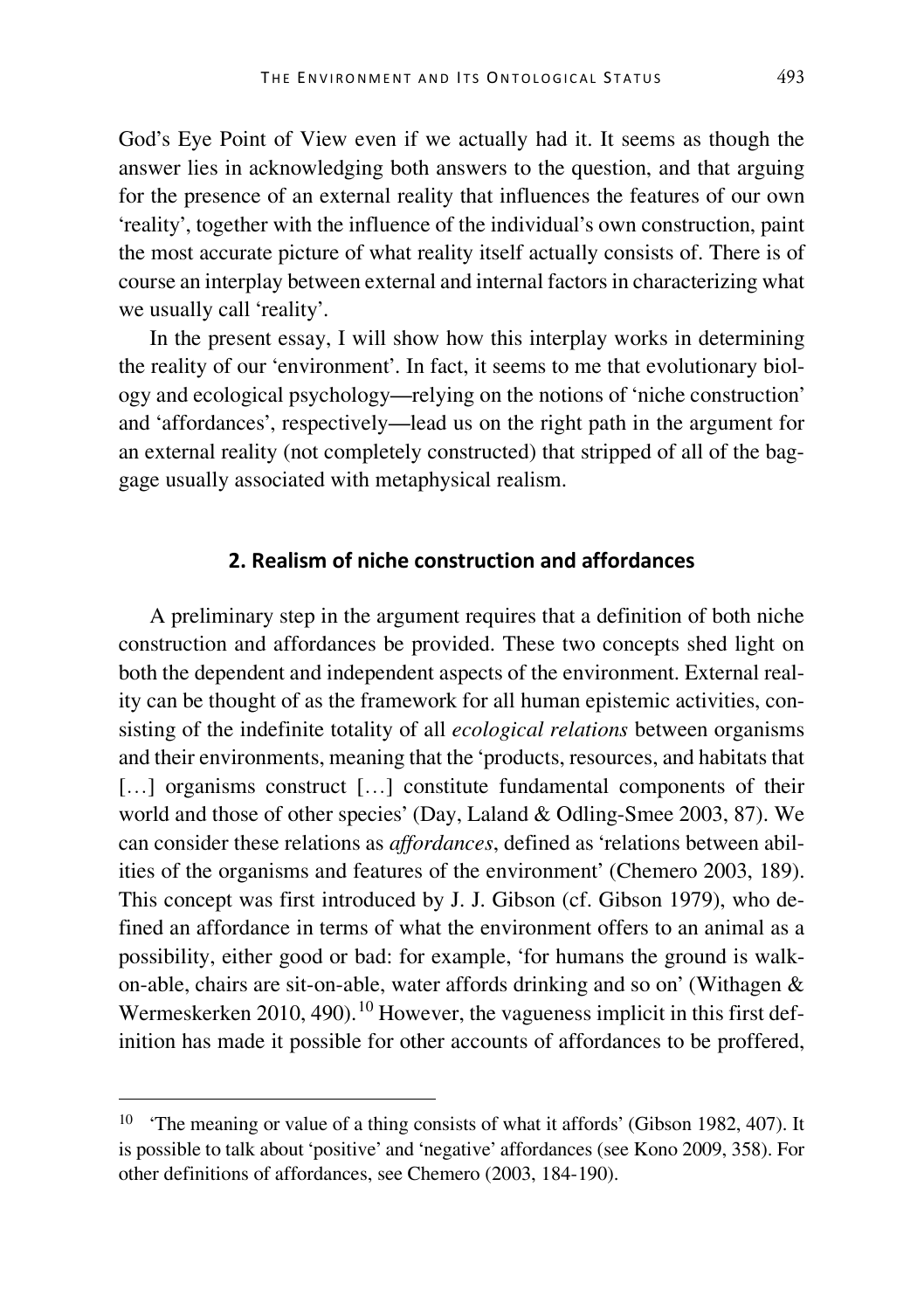#### 494 S ALVATORE I TALIA

among which I find Chemero's to be one of the most appealing. Defining affordances in terms of 'dynamic relationships' has the advantage of avoiding the question of how they could have existed before the animals, because it leads us to consider the environment as not having existed before the animals, but instead as being deeply linked to them. In other words, 'animals and their environments evolve together, and animal's alteration of the environment has a constitutive role in this co-evolution' (Withagen & Wermeskerken 2010, 497).

This alteration of the environment caused by animal activity is the so-called niche construction, the process which includes birds, ants, and spiders constructing nests, and humans (for whom cultural activities play a major role) creating houses (Withagen & Wermeskerken 2010, 499).<sup>[11](#page-6-0)</sup> Laland, Odling-Smee & Feldman (2000) have discussed two ways in which organisms can operate in their environments: 'perturbation' (through which they change components of their environment, such as chemicals, resources, or artefacts) and 'relocation' (when they move within an environment's space, or from one environment to another). As a clear example of the first, forests 'contribute to the hydrological cycle, through the retention and evapotranspiration of water, and by doing so they may affect their own weather' (Day, Laland & Odling-Smee 2003, 85), whereas an example of the second is when animals select habitats for annual or seasonal migrations.[12](#page-6-1) If the notion of affordance shows that the environment constrains the possibility of action (which is a fundamental point in support of metaphysical realism), the concept of niche construction can resolve this concern by showing that animals can change their own environments—in other words, they can modify what their environments 'afford' them (thus consistent with the requirements of constructivism).

An example of how niche construction counteracts the environment's natural selection process can be shown through the study of Lill & Marquis (2003), where they describe how *Pseudotelphusa* caterpillars build leaf shelters which in effect constitute environments for *other* insects to colonise. However, the classic (and maybe clearest) example of how environment is strictly dependent upon an organism's life is Charles Darwin's study of the earthworm's impact on the landscape (cf. Darwin 1881; Ghilarov 1983). Darwin

<span id="page-6-0"></span> $11$  Niche construction theory is usually associated with the name of Richard Lewontin, who presented its first formulation in 1983.

<span id="page-6-1"></span><sup>&</sup>lt;sup>12</sup> Perturbatory niche construction, too, is more visible in animals (cf. Day, Laland  $\&$ Odling-Smee 2003, 85).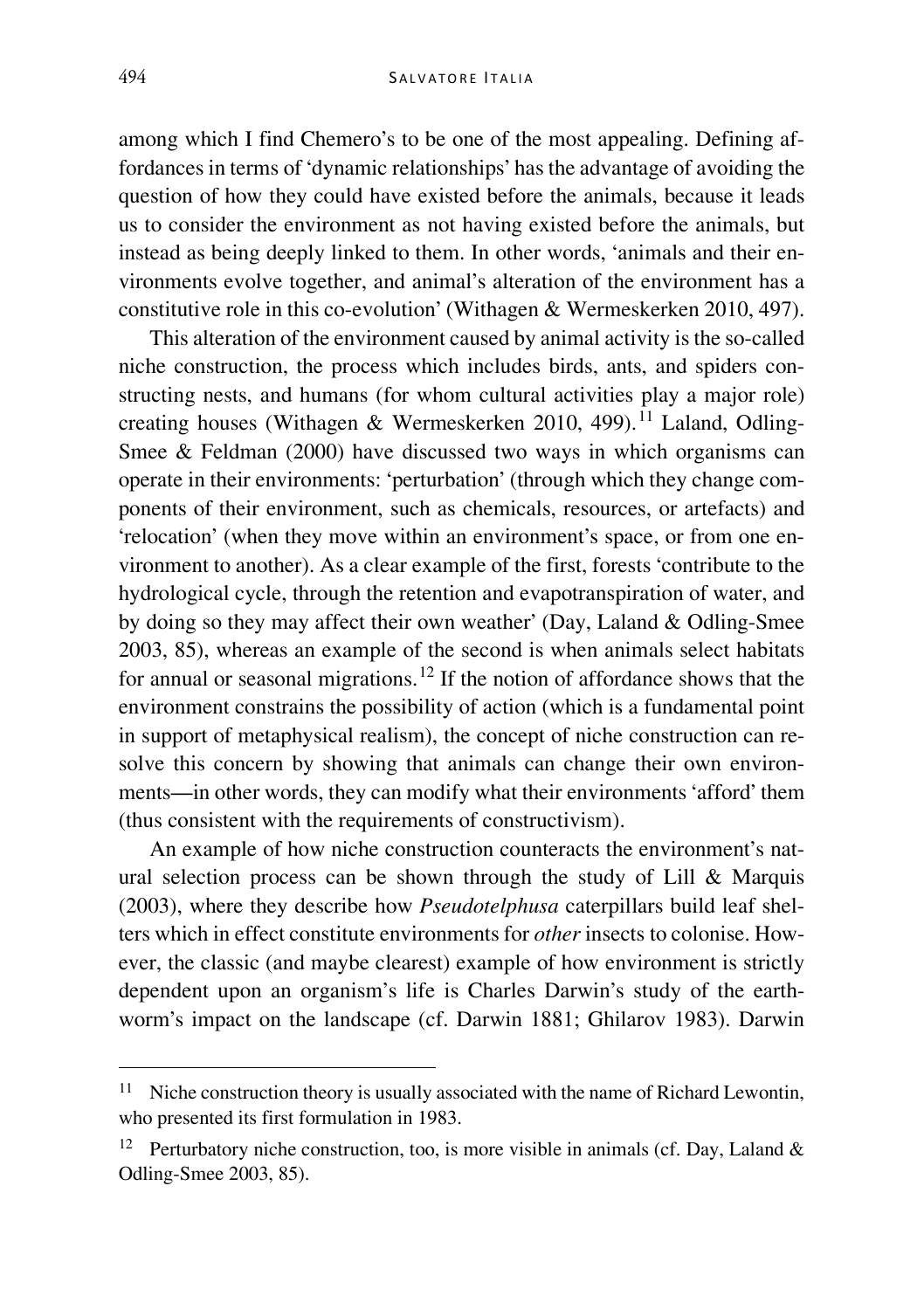aimed to show how 'earthworms and the vegetable mould surrounding them have co-evolved. Vegetable mould did not exist before earthworms. Their relation is *mutual*' (Costall 2001, 478). [13](#page-7-0) In particular:

[W]orms, through the creation of vegetable mould, are responsible for changing the structure and chemistry of the topsoil. And this has profound effects on the ecosystem. As every gardener knows, vegetable mould provides a rich structural basis from which to grow plants. However, the change in the topsoil has implications also for the worms themselves. Initially, worms were structurally not very well adapted to the topsoil. Indeed, their epidermis is very sensitive and needs to be kept warm and wet. They are better suited to live in water than in the soil. However, by changing the chemical composition of the soil, digging burrows and dragging leaves in, earthworms created an environment that better suits their physiological make-up. (Withagen & Wermeskerken 2010, 500)

We now seem to be back at the starting point: does a truly independent reality exist or not? I want to stress that affordances and niche constructions are two concepts that make it possible for us to see more deeply within the structure of the particular reality called the environment. Even if an environment does not exist before the animals living within it come into being, it is only *partially* unavailable to them in a sense that I am now going to explain. Through this kind of partial unavailability, the environment puts us on the right path to find a *minimally* independent reality (still unable to meet the requirements of the strongest realists) because even if, on the one hand, reality undergoes all of the changes that we, as living species, bring to our environment (niche constructions), on the other hand, it imposes constraints upon us that do not depend on our natural selection, instead depending on:

(a) what we have brought to life (and what we face now in life as an autonomous reality);

<span id="page-7-0"></span> <sup>13</sup> Because most of the effects of niche construction are long-term ones (on scales ranging from the extremely local to the global), it is possible to speak of an 'ecological inheritance' (Laland & O'Brien 2012, 192). For example, the worms' offspring will inherit 'not only genes [...] but also an environment that better suits their epidermis' (Withagen & Wermeskerken 2010, 501). Withagen & Wermeskerken (2010, 505) see ecological inheritance as an inheritance of affordances.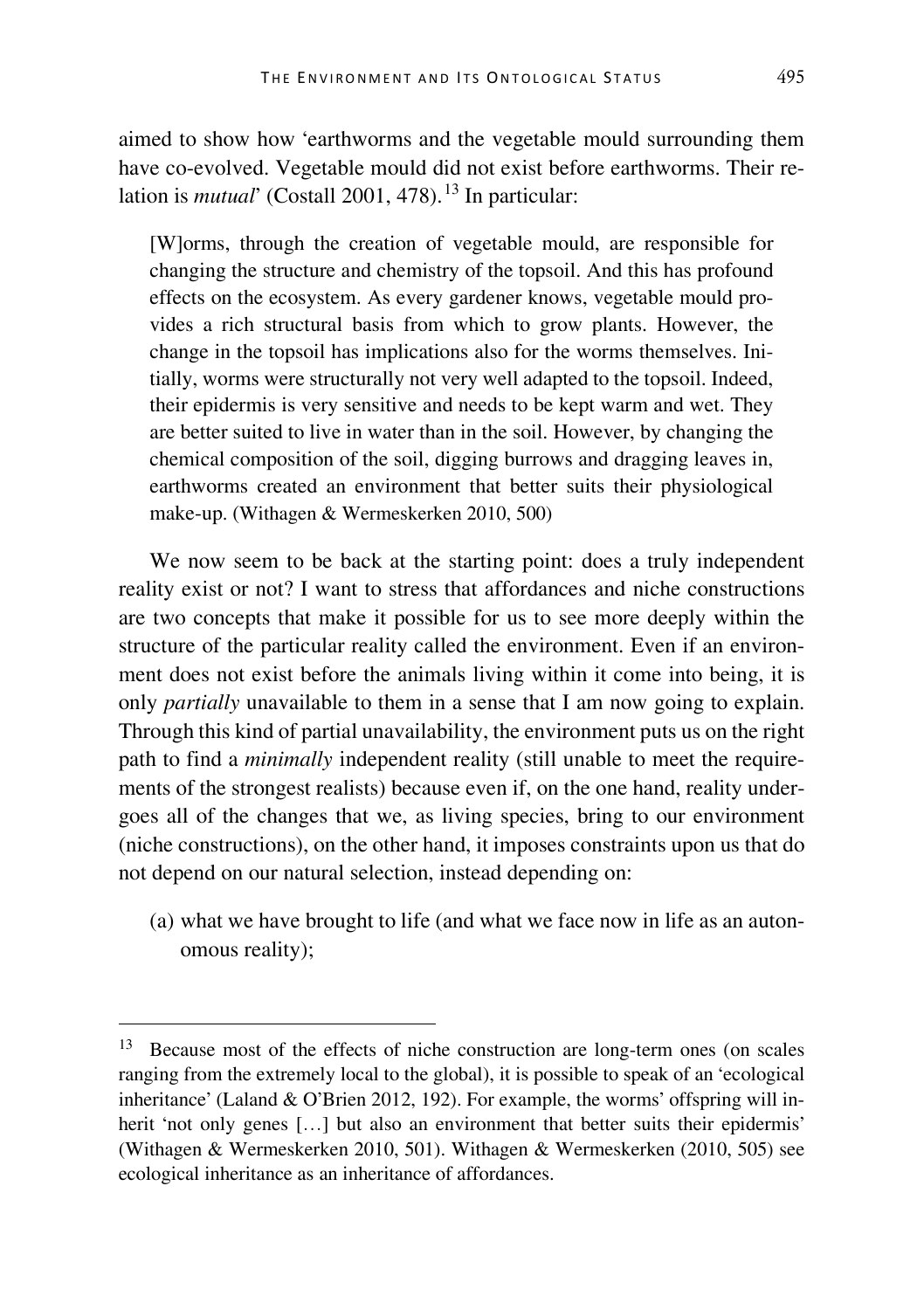- (b) what we have not changed (because we are still unable to change it or because it was not a priority for us to change);
- (c) what other species do in their own environments.

It is thus clear that through niche construction, living organisms 're-script the pattern of natural selection' so that 'adaptation (adaptative complementarity) results from two processes (selection and construction), not one' (Laland & O'Brien 2012, 195). The environment of a particular species is made up of the sum of all of *its* affordances, which together determine the realm of all intentions that can be satisfied at a given place and time, and since affordances (and thus environments) do not exist before their species, it follows that if a species disappears, the affordances linked to it vanish as well.<sup>[14](#page-8-0)</sup> This result leads us to consider the difference between the environment and the external reality, the first being is a product of particular affordances: the environment is made up of all of the affordances that are related to it, whereas external reality is made up of all of the existing affordances related to different environments. In other words, considering that the latter is the sum of all affordances (also made of affordances that do not depend on us but on other organisms whose existence is independent from us), it can also be conceived of as the sum of all the environments.

Affordances owe their own existence to the presence of a species able to perceive and exploit them, while their exploitability also depends on the pres-ence of an intention (see Stoffregen 2003, 125-126).<sup>[15](#page-8-1)</sup> However, animals can alter the environment 'in order to change what it affords them' (Kono 2009, 366), i.e. to adapt it to their intentions. In the case of humans, this niche construction occurs mostly through the use of language as a powerful instrument of change. In fact, it is language (and, more generally, communication) that

<span id="page-8-0"></span> <sup>14</sup> Conceiving environment in terms of affordances makes it possible to explain not only what is relevant to a species but also why it is relevant (cf. Withagen  $&$  Wermeskerken 2010, 505).

<span id="page-8-1"></span><sup>&</sup>lt;sup>15</sup> Chemero conceives of affordances as a *primitive* way of perceiving the environment, as a 'feature placing' mechanism: the difference between this kind of perception and the perception of an object is explained as being the difference between 'realizing that your car is dented' and 'realizing that it is raining' (Chemero 2003, 185). We can consider an affordance as an *emergent* property because since 'it is a conjunction of a property of the environment and a property of the animal, the actualization of the affordance is a property of the animal-environment system' (Stoffregen 2003, 122).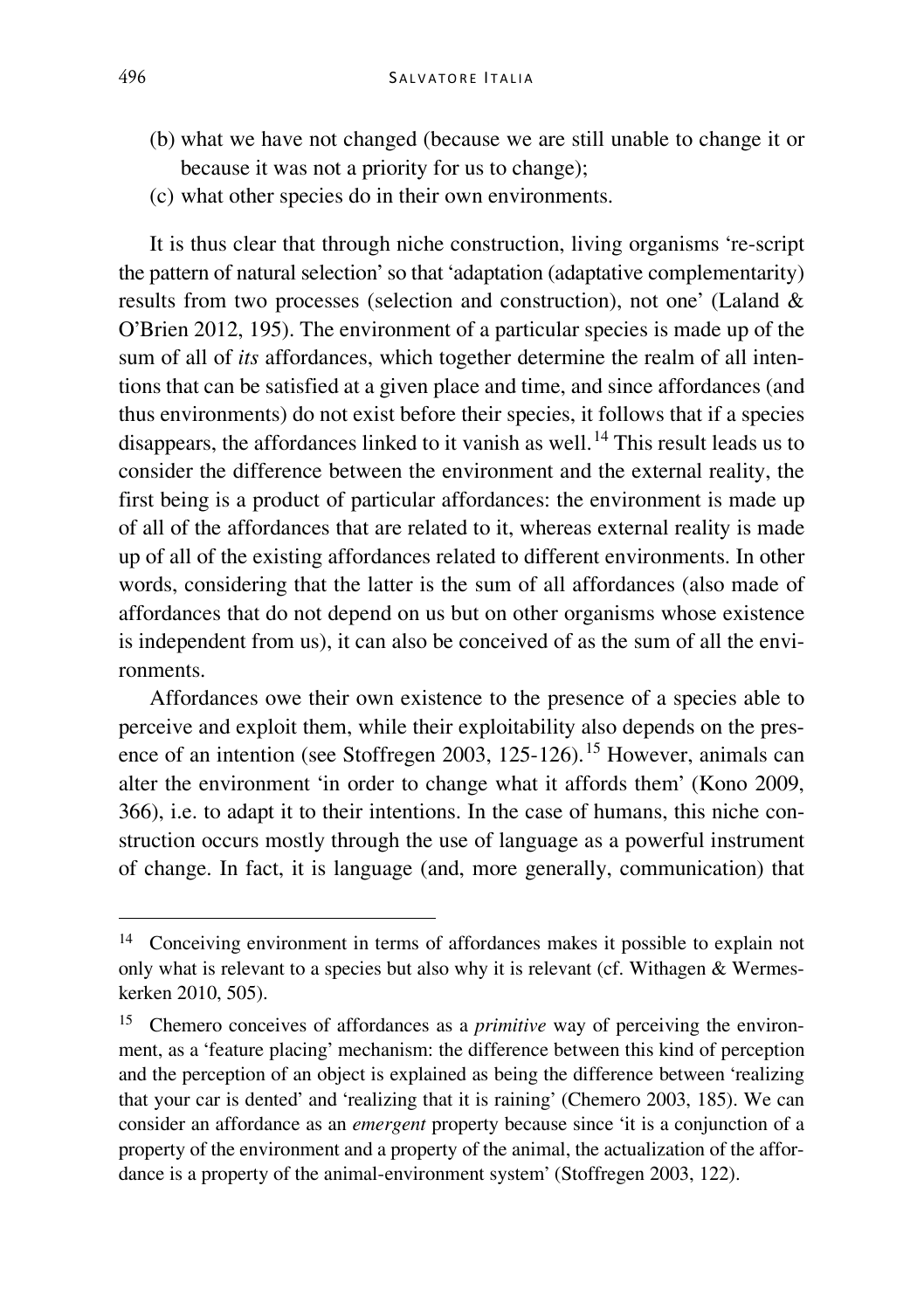allows us to develop such a complex culture—one that is able to feed back to nature with the ultimate aim to change it according to our needs and desires, such that it is communicatively shaped and stabilised. When affordances do not allow us to realise an intention, we begin to think about different solutions to realise our goals. We may want to find even more effective ways to realise them. Through evolution, we have developed cooperative attitudes, finding that sociality makes things easier (based on our needs of survival). An example here is the division of labour that allows us to increase production in order to have more free time. A necessary requirement for this complex development is communication. Here, subjects exploit their society, and at the same time are oppressed by it, but language is the medium through which they can both influence and be influenced via the set of affordances that their particular society allows them. In other words, we can say that human niche construction operates mostly through culture—that is, through sociality and communication. In light of this, affordances are the means by which a connection is established between cultural and linguistic human activity and external reality.

This last dimension reveals the external reality's *unavailability* when it does not allow some change to happen (at least at the present time). This shows resistance from a dimension that does not depend on us: that is, what exists prior to a constructed environment, or the indefinite set of *other* animal-environment relationships that together constitute the reality in its not-constructed level (as a sum of other environmental relationships). Such a context is both *absolute* (from the point of view of the existence of a species) and *relative* (because externality is always perspectival with respect to the species' points of view within the considered time frame). The environment has a connection to an external reality, characterised by many environments that undergo changes due to both external and internal factors, such as the presence of other environments and the niche construction processes. These environments can possibly modify selection pressures (at least certain kinds).

This ecological approach to realism that I have shown here seems to be the way to avoid the risks of: (1) metaphysical realism; and (2) constructivism. In fact, regarding (1), my idea is consistent with the view that the environment is 'evolutionist without being selectionist' (cf. Chemero 2003, 190), as it is inconsistent with Reed's 'environmental determinism' (see Costall 2001, 478) where the environment, as an independent variable (or a Ready-Made World),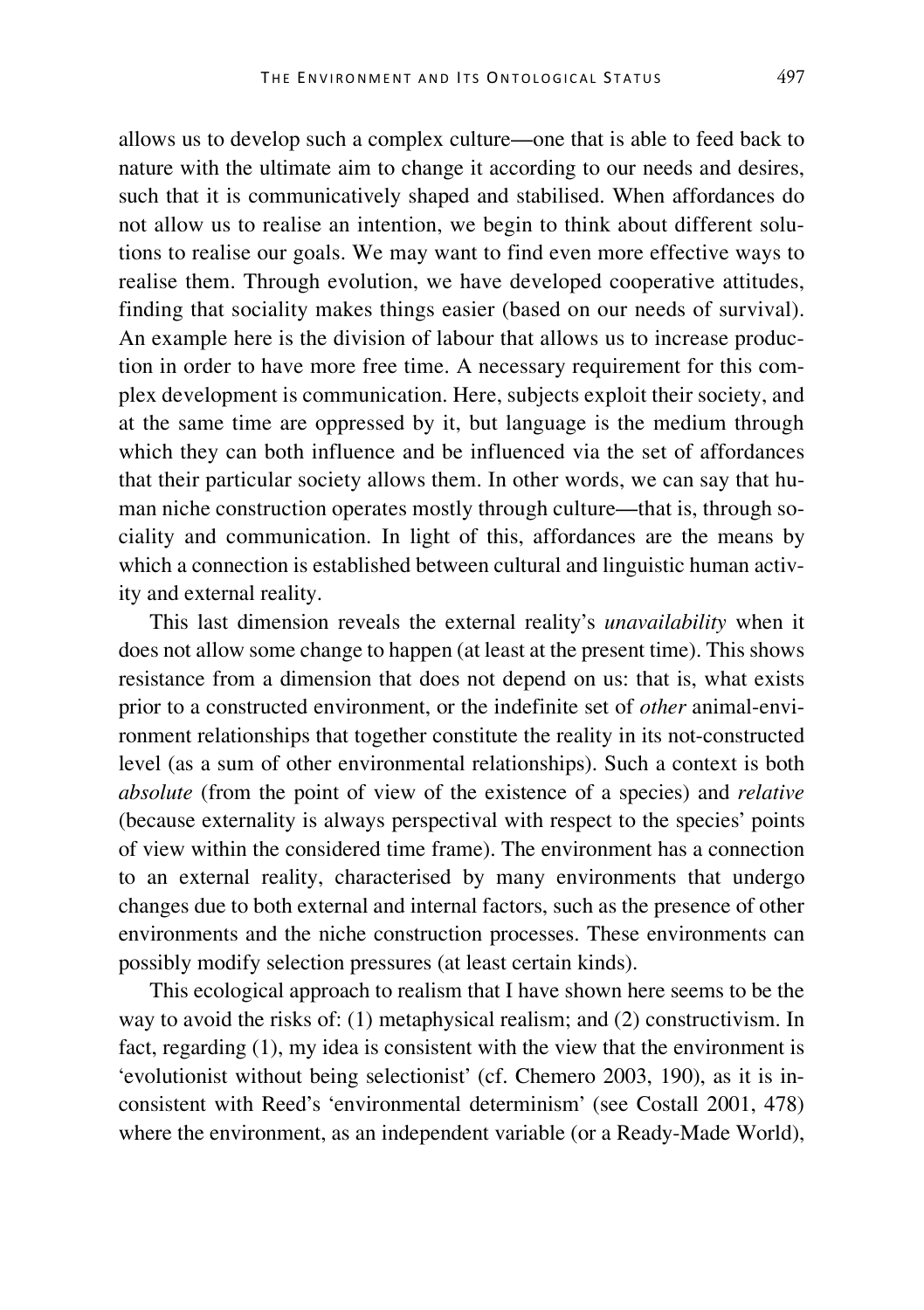gives us a set of possibilities (or an ecological niche) to which we must con-form in an adaptative way.<sup>[16](#page-10-0)</sup> This traditional selectionist view, best captured in the metaphor of adaptation, forgets that animals' 'utilization, destruction and creation of affordances are central elements in evolutionary dynamics' so that 'animals do not evolve so as to fit in a pre-existing environment' (Withagen & Wemeskerken 2010, 489-490). As a result of these limitations, I have provided here a different and non-selectionist way to conceive of the environment.

Finally, regarding (2), the reason why this kind of constructive process cannot be conceived of in a strong constructivist way (anti-realism) is that 'niche construction *can* alter the evolutionary process', but it has to confront itself with constraints that can (or cannot) allow for such changes: 'Changes in the affordance layout are not exclusively the result of animal activity. Indeed […] geological and hydrological processes can also alter the affordances in an animal habitat' (Withagen & Wemeskerken 2010, 503). For example, 'A volcanic eruption can change the context of selection of many species in a certain habitat' (Withagen & Wemeskerken 2010, 502). In addition, 'niche-constructing organisms may also influence the evolution of other populations' (Day, Laland & Odling-Smee 2003, 90). For instance, forests can alter the weather, weather in general can influence the development of other plants, and 'organisms can pump abiota into physical states that the abiota could never reach on a dead planet, and these modified abiotic components of ecosystems may later become the source of modified natural selection pressures acting on other spe-cies' (Day, Laland & Odling-Smee 2003, 90).<sup>[17](#page-10-1)</sup> There is more: the environmental change that results from niche construction feeds back again into the

<span id="page-10-0"></span> <sup>16</sup> Reed (1996) presents a selectionist view of affordances, according to which they, as resources, exist prior to the animals, while Withagen & Wemeskerken opt rather for a conception which is more committed to niche construction theory. The fact that affordances extert some selection pressure does not mean that we cannot operate on them.

<span id="page-10-1"></span><sup>&</sup>lt;sup>17</sup> This phenomenon is known as 'ecosystem engineering'—that is, organisms' creation, destruction, or modification of habitats and/or modulation of the availability of resources to other species (see Jones, Lawton & Shachak 1994). A necessary requirement for making this possible is the presence of 'engineering webs'—connective webs in ecosystems—which are caused by species' influencing energy and mass flows and which create habitats and other resources for other species (cf. Jones, Lawton & Shachak 1994). For such definitions see Odling-Smee, Erwin, Palkovacs, Feldman & Laland (2013). Abiota are non-living factors influencing the characteristics of an ecosystem.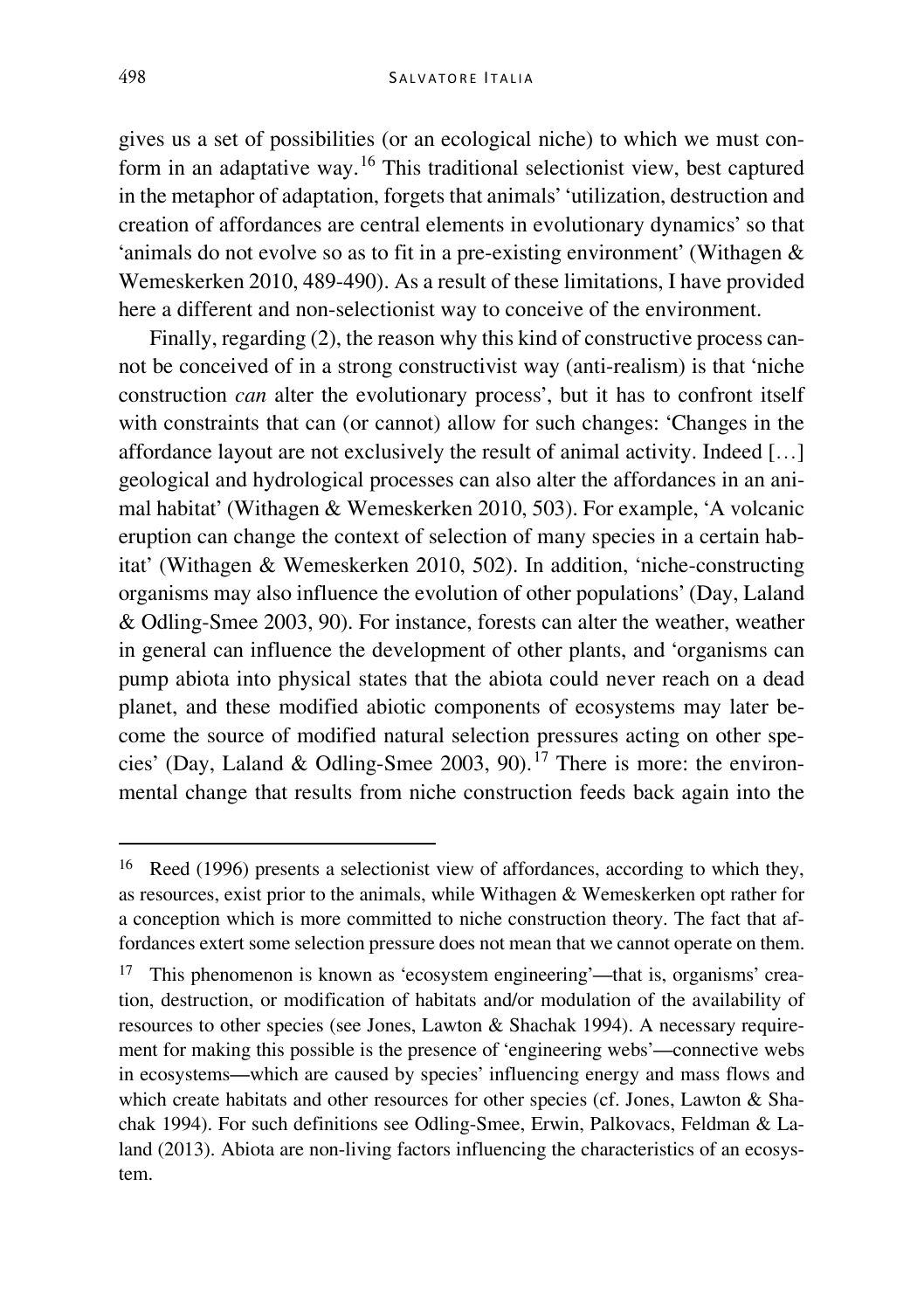constructive population as a modified source of natural selection that is therefore *independent*. For example:

[T]he construction of villages, towns and cities creates new health hazards associated with large-scale human aggregation, such as the spread of epidemics. Humans may respond to this novel selection pressure either through cultural evolution […] constructing hospitals and developing medicines and vaccines or, at the ontogenetic level, developing antibodies that confer some immunity or through biological evolution, with the selection of resistant genotypes. (Laland & O'Brien 2012, 198)

Using the vocabulary of affordances, it is possible to say that 'affordances not only form the context of selection that animals *encounter*; by creating and destroying affordances, animals also *construct* this context and thereby affect the evolutionary dynamics' (Withagen & Wemeskerken 2010, 504).

In considering the idea that some external constraints can influence the niche construction process, the concept of the environment that I have provided displays a kind of realism (about an entity called the 'environment') that is both epistemic and non-epistemic because it lead us to think about different realities, some of which are independent both in their existence and in the constraints they put on us (*gradual* realism).<sup>[18](#page-11-0)</sup> This provides us with an idea of how these two different ideas can coexist, provided that we conceive of 'nonepistemic' in the minimal and external sense of a limit that can (or cannot) influence our epistemic processes, but whose reality still exists outside of them (even if it is not completely independent).

It is the very presence a non-epistemic dimension that makes my model different from Wuketitis'. He correctly acknowledges that adaptationist approaches in evolutionary epistemology (see Vollmer 1975; 1984) do not consider the fact that what is out there exerting pressure for natural selection is also a product. In other words, organisms are not a mere product of their surroundings, passively shaped by natural selection pressures. They also positively respond to these pressures, by changing them and creating new and different pressures. This is what a non-adaptionist approach affirms (cf. Wuketitis

<span id="page-11-0"></span> <sup>18</sup> I speak of *gradual* realism to highlight that not all realities depend on us to the same extent. In fact, environment is more modifiable than external reality: both are independent, even if in different degree.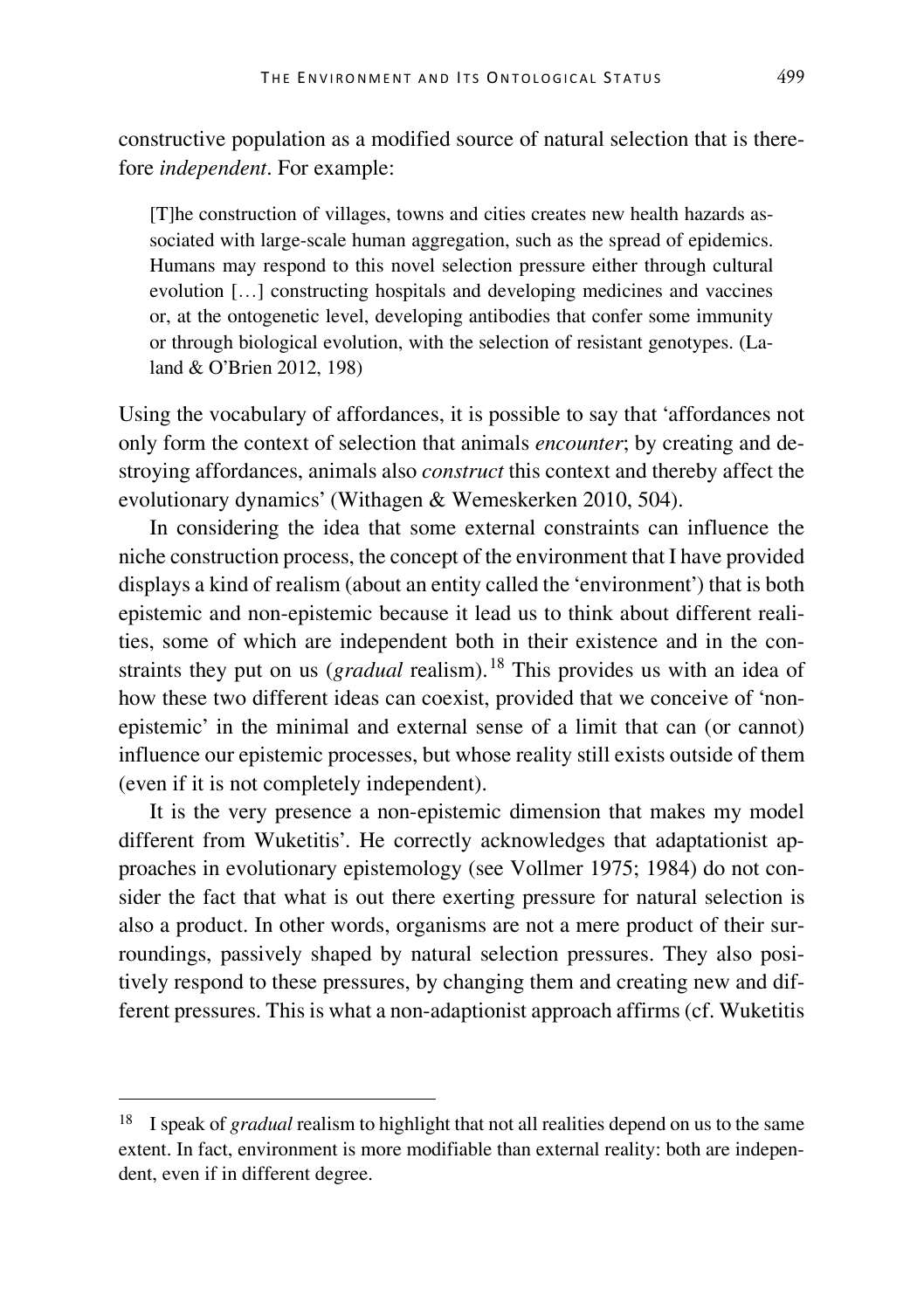1989).[19](#page-12-0) Along these lines, Wuketitis develops a *functional* realism that, in my view, ignores the role of the non-epistemic dimension. He stresses the species' own world as being the product of a dynamic and interactive process, but this same world also undergoes changes and constraints from within the external dimension: the external reality (as I define it). This notion is not without use (as is claimed in Wuketitis 1999, 30), to the extent that it exerts a very specific role (a negative one) on our own environment.

#### **3. Conclusion**

Epistemic processes (the example here is the niche construction process) are both free and constrained (natural selection). We move within a framework of different degrees of reality, some more dependent upon us than others. The case of the environment clearly illustrates the presence of different realities, and in particular, the nature-universe (or external reality), which is more independent (even if it undergoes indirect revisions from all the environments that, together, constitute it), and the environment itself, which is more dependent on our niche construction processes. So, affordances still undergo the limits that our environment inherits from an external reality; this explains why not all intentions can be satisfied. However, their unavailability is not absolute; affordances can change for both internal and external reasons, i.e., because of our niche construction processes and for external non-epistemic reasons (e.g., other species' processes).

To conclude, what is realist, in the concept of environment, is its working as a reality that allows or not allows our intentions to be satisfied; what is antirealist, is that through the niche construction processes we can modify our environment.

#### References

BOGHOSSIAN, P. (2006): *Fear of Knowledge. Against Relativism and Constructivism*. Oxford: Oxford University Press.

<span id="page-12-0"></span> $19$  He does not cut off the presence of an external reality to which organisms adapt; he simply tries to balance its weight, with respect to the constructive role of organisms. A nonadaptionist approach is not *anti*adaptionist (see Wuketitis 2005).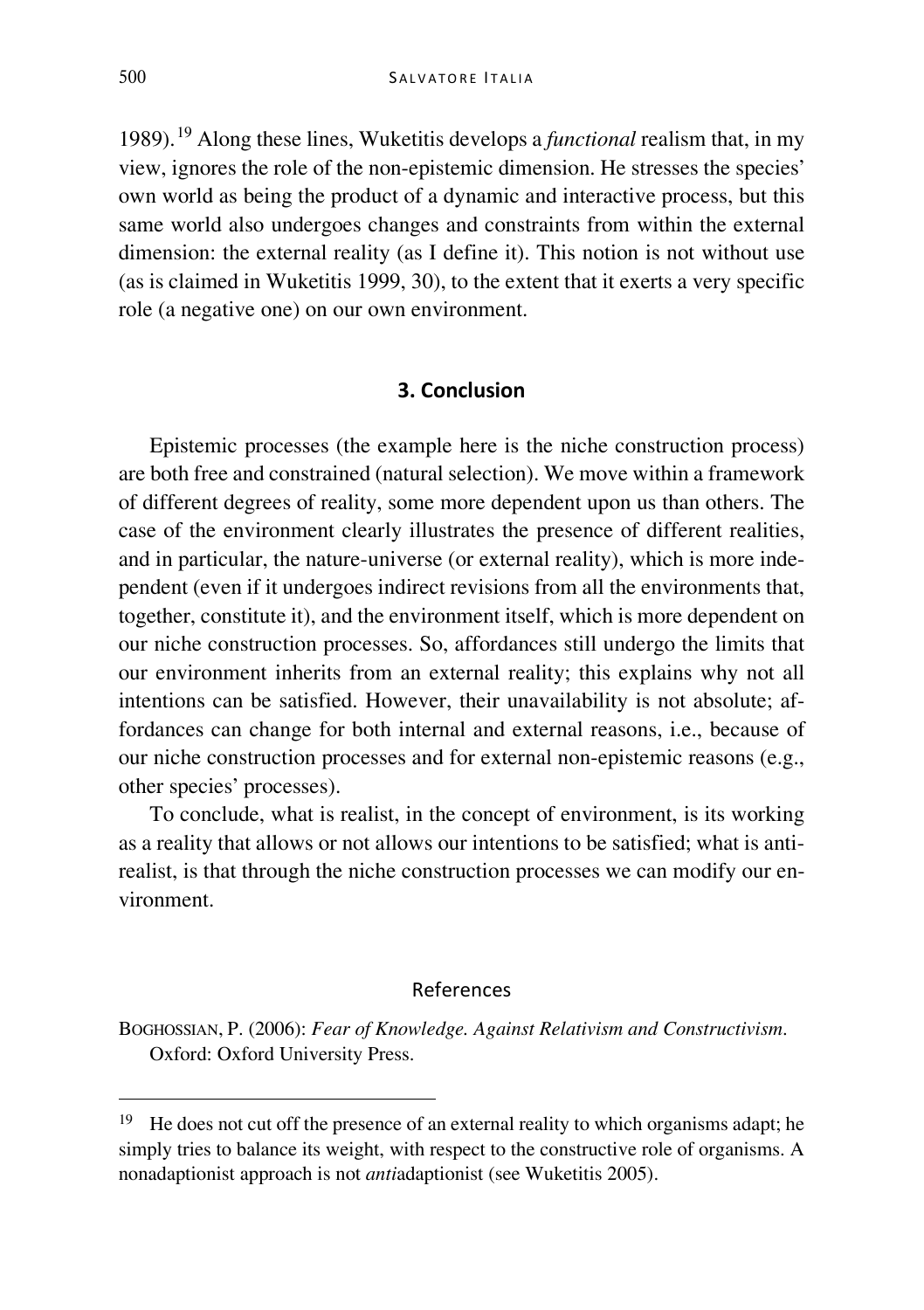- CHEMERO, A. (2003): An Outline of a Theory of Affordances. *Ecological Psychology* 15, No. 2, 181-195.
- COSTALL, A. (2001): Darwin, Ecological Psychology, and the Principle of Animal Environment Mutuality. *Psyke & Logos* 22, No. 2, 473-484.
- DARWIN, CH. (1881): *The Formation of Vegetable Mould, through the Action of Worms with Observations on their Habits*. London: John Murray.
- DAY, R. L., LALAND, K. N. & ODLING-SMEE, J. (2003): Rethinking Adaptation: The Niche-construction Perspective. *Perspectives in Biology and Medicine* 46, No. 1, 80-95.
- GHILAROV, M. S. (1983): Darwin's Formation of Vegetable Mould its Philosophical Basis. In: Satchell, J. E. (ed.): *Earthworms Ecology: From Darwin to Vermicultur*e. London: Chapman and Hall, 1-4.
- GIBSON, J.J. (1979): *The Ecological Approach to Visual Perception*. Boston: Houghton Mifflin.
- GIBSON, J.J. (1982): Notes on Affordances. In: Reed, E. & Jones, R. (eds): *Reasons for Realism: The Selected Essays of James J. Gibson*. Hillsdale: Erlbaum, 401- 418.
- JONES, C. G., LAWTON,J. H. & SHACHAK, M. (1994): Organisms as Ecosystem Engineers. *Oikos* 69, No. 3, 373-386.
- KONO, T. (2009): Social Affordances and the Possibility of Ecological Linguistics. *Integrative Psychological and Behavioral Science* 43, No. 4, 356-373.
- LALAND, K. N. & O'BRIEN M. J. (2012): Cultural Niche Construction: An Introduction. *Biological Theory* 6, No. 3, 191-202.
- LEWONTIN, R. (1983): *Gene, Organism and Environment*. In: Bendall, D. (ed.): *Evolution from Molecules to Men*, Cambridge: Cambridge University Press, 273-285.
- LILL,J. T. & MARQUIS, R. (2003): Ecosystem Engineering by Caterpillars Increases Insect Herbivore Diversity on White Oak. *Ecology* 84, No. 3, 682-690.
- HABERMAS,J. (1981): *Theorie des kommunikativen Handelns*, I-II. Frankfurt am Main: Suhrkamp.
- HABERMAS,J. (1999): *Wahrheit und Rechtfertigung. Philosophische Aufsätze*. Frankfurt am Main: Suhrkamp.
- HABERMAS,J. (2007): The Language Game of Responsible Agency and the Problem of Free Will. How Can Epistemic Dualism Be Reconciled with Ontological Monism? *Philosophical Explorations: An International Journal for the Philosophy of Mind and Action* 10, No. 1, 13-50.

MARCONI, D. (2007): *Per la verità. Relativismo e filosofia.* Torino: Einaudi.

- ODLING-SMEE,J., ERWIN, D. H., PALKOVACS, E. P., FELDMAN, M. W. & LALAND, K. N. (2013): Niche Construction Theory: A Practical Guide for Ecologists. *The Quarterly Review of Biology* 88, No. 1, 3-28.
- PUTNAM, H. (1982): Why There Isn't a Ready Made World. *Synthese* 51, No. 2, 141- 167.